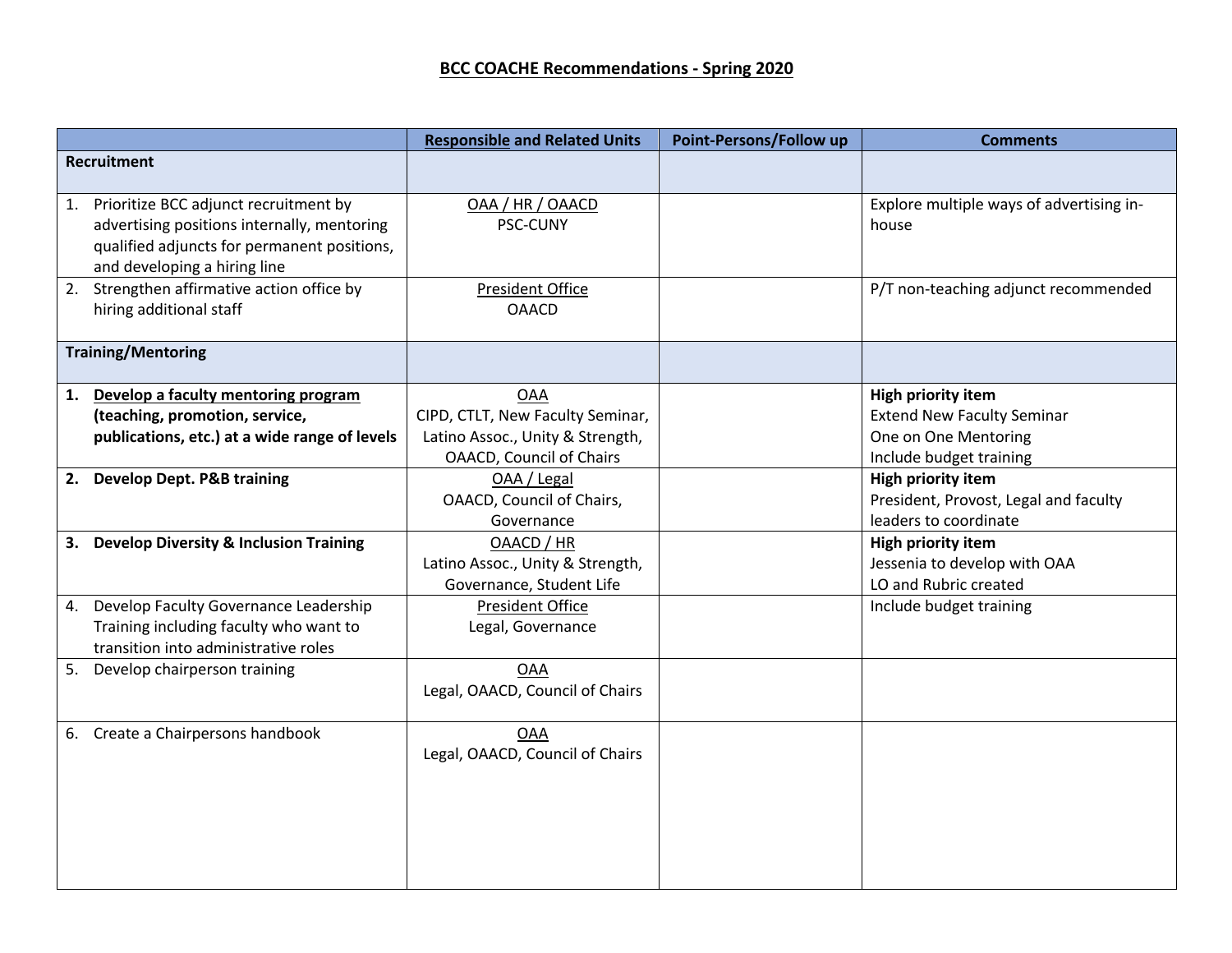|                       |                                               | <b>Responsible Person/Office</b> | Point-Persons/Follow up | <b>Comments</b>                       |
|-----------------------|-----------------------------------------------|----------------------------------|-------------------------|---------------------------------------|
| <b>Nature of Work</b> |                                               |                                  |                         |                                       |
|                       | (Retention, Reappointment & Promotion)        |                                  |                         |                                       |
| 1.                    | Clarify what constitutes appropriate          | <b>OAA</b>                       |                         | High priority item                    |
|                       | research/publication for each department      | <b>Academic Departments</b>      |                         | Evidence-based rubric                 |
|                       | to help guide P&B                             | Diversity & Inclusion Committee, |                         | Review Medgar and Hostos materials    |
|                       |                                               | FC P&B Task Force                |                         |                                       |
|                       | 2. Clarify what is needed for                 | <b>OAA</b>                       |                         | <b>High priority item</b>             |
|                       | promotion/tenure/leave; this should be        | <b>Academic Departments</b>      |                         |                                       |
|                       | done by Department P&Bs, updated and          | Diversity & Inclusion Committee, |                         |                                       |
|                       | shared with faculty regularly                 | FC P&B Task Force                |                         |                                       |
| 3.                    | Provide promotion workshops for faculty       | <b>OAA</b>                       |                         | High priority item                    |
|                       | at both the assistant and associate levels,   | <b>Academic Departments</b>      |                         | Support FOC and Women in particular   |
|                       | an extended New Faculty Seminar, and a        | Diversity & Inclusion Committee, |                         |                                       |
|                       | <b>Faculty Development Seminar for</b>        | FC P&B Task Force                |                         |                                       |
|                       | promotion to full                             |                                  |                         |                                       |
| 4.                    | <b>Establish minimum</b>                      | <b>OAA</b>                       |                         | High priority item                    |
|                       | requirements/definitions for service          | <b>Academic Departments</b>      |                         |                                       |
|                       |                                               | Diversity & Inclusion Committee, |                         |                                       |
|                       |                                               | FC P&B Task Force                |                         |                                       |
| 5.                    | Make available sample CVs, briefs and         | OAA / College P&B                |                         | <b>High priority item</b>             |
|                       | materials for promotion                       | <b>Academic Departments</b>      |                         |                                       |
|                       |                                               | Diversity & Inclusion Committee, |                         |                                       |
|                       |                                               | FC P&B Task Force                |                         |                                       |
|                       |                                               |                                  |                         |                                       |
| 6.                    | Support faculty research by offering grant    | OAA / Grants                     |                         | Other than broadcast                  |
|                       | writing workshops and advertising grant       | Marketing, CIPD, CTLT, IR        |                         | Funding needed                        |
|                       | opportunities in a clear and updated space    |                                  |                         |                                       |
|                       | on the BCC website and beyond                 |                                  |                         |                                       |
| 7.                    | Make connections within the campus and        | OAA / Cabinet                    |                         | STEM seems particularly disadvantaged |
|                       | with other colleges/campuses for support      | CIPD, CTLT                       |                         |                                       |
|                       | and collaboration on research in all          |                                  |                         |                                       |
|                       | disciplines                                   |                                  |                         |                                       |
|                       | 8. Identify funding sources and discretionary | OAA / Cabinet                    |                         | STEM seems particularly disadvantaged |
|                       | funds to help conduct research and            | CIPD, CTLT, Grants               |                         |                                       |
|                       | publications                                  |                                  |                         |                                       |